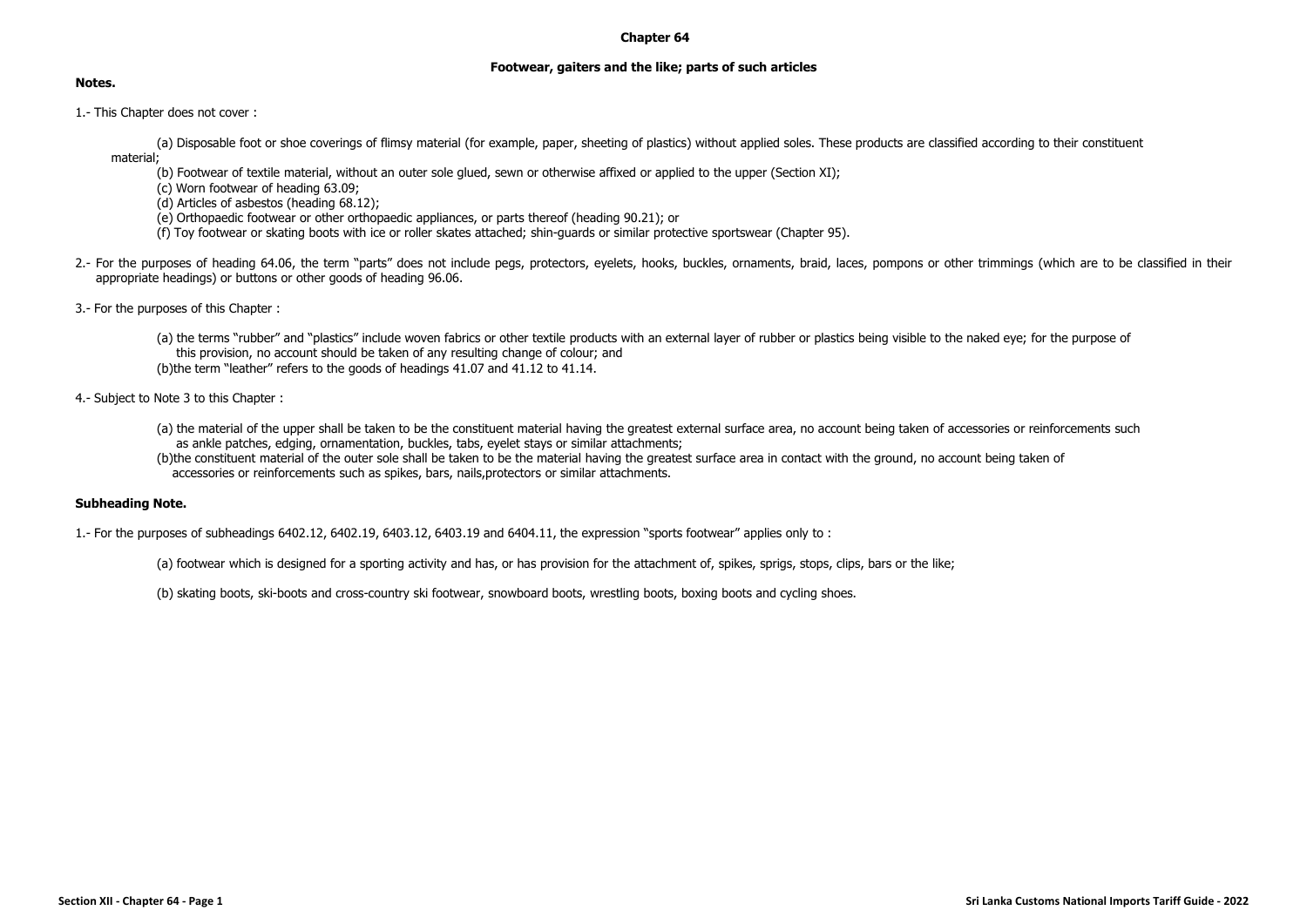| <b>HS Hdg</b> | <b>HS Code</b>        |  | <b>Description</b>                                                                                                                                                                                                             | <b>Unit</b> | ICL/              |           |           |           |           |    | <b>Preferential Duty</b> |           |           |           |      | Gen         | <b>VAT</b> | <b>PAL</b> | <b>Cess</b>                          | <b>Excise</b> | ${\sf s}$<br>$\mathbf{c}$ |
|---------------|-----------------------|--|--------------------------------------------------------------------------------------------------------------------------------------------------------------------------------------------------------------------------------|-------------|-------------------|-----------|-----------|-----------|-----------|----|--------------------------|-----------|-----------|-----------|------|-------------|------------|------------|--------------------------------------|---------------|---------------------------|
|               |                       |  |                                                                                                                                                                                                                                |             | SLSI <sup>T</sup> | <b>AP</b> | <b>AD</b> | <b>BN</b> | <b>GT</b> | IN | <b>PK</b>                | <b>SA</b> | <b>SF</b> | <b>SD</b> | SG   | <b>Duty</b> |            |            |                                      | (S.P.D)       | $\mathbf{L}$              |
| 64.01         |                       |  | <b>Waterproof footwear with outer</b><br>soles and uppers of rubber or of<br>plastics, the uppers of which are<br>neither fixed to the sole nor<br>assembled by stitching, riveting,<br>nailing, screwing, plugging or similar |             |                   |           |           |           |           |    |                          |           |           |           |      |             |            |            |                                      |               |                           |
|               |                       |  | processes.                                                                                                                                                                                                                     |             |                   |           |           |           |           |    |                          |           |           |           |      |             |            |            |                                      |               |                           |
|               |                       |  |                                                                                                                                                                                                                                |             |                   |           |           |           |           |    |                          |           |           |           |      |             |            |            |                                      |               |                           |
|               | 6401.10.00            |  | Footwear incorporating a protective metal<br>toe-cap                                                                                                                                                                           | 2u          |                   |           |           |           |           |    |                          |           |           |           |      | Free        | 8%         | Ex         | $Rs.1,000/=$<br>per pair             |               |                           |
|               | 6401.92.00            |  | Other footwear :<br>Covering the ankle but not covering the                                                                                                                                                                    | 2u          |                   |           |           |           |           |    |                          |           |           |           |      | Free        | 8%         | Ex         | $Rs.1,000/=$                         |               |                           |
|               | 6401.99.00            |  | knee<br>Other                                                                                                                                                                                                                  | 2u          |                   |           |           |           |           |    |                          |           |           |           |      | Free        | 8%         | Ex         | per pair<br>$Rs.1,000/=$<br>per pair |               |                           |
|               |                       |  |                                                                                                                                                                                                                                |             |                   |           |           |           |           |    |                          |           |           |           |      |             |            |            |                                      |               |                           |
| 64.02         |                       |  | Other footwear with outer soles and<br>uppers of rubber or plastics.                                                                                                                                                           |             |                   |           |           |           |           |    |                          |           |           |           |      |             |            |            |                                      |               |                           |
|               |                       |  |                                                                                                                                                                                                                                |             |                   |           |           |           |           |    |                          |           |           |           |      |             |            |            |                                      |               |                           |
|               | 6402.12.00            |  | Sports footwear:<br>Ski-boots, cross-country ski footwear and<br>snowboard boots                                                                                                                                               | 2u          |                   |           |           |           |           |    |                          |           | Free      | Free      |      | Free        | 8%         | Ex         | $Rs.1,000/=$<br>per pair             |               |                           |
|               | 6402.19               |  | Other:                                                                                                                                                                                                                         |             |                   |           |           |           |           |    |                          |           |           |           |      |             |            |            |                                      |               |                           |
|               | 6402.19.10            |  | Football shoes and rugby shoes                                                                                                                                                                                                 | 2u          |                   |           |           |           |           |    |                          |           | Free      | Free      | Free | Free        | 8%         | Ex         |                                      |               |                           |
|               | 6402.19.19            |  | Other                                                                                                                                                                                                                          | 2u          |                   |           |           |           |           |    |                          |           | Free      | Free      |      | Free        | 8%         | Ex         | $Rs.1,000/=$<br>per pair             |               |                           |
|               | 6402.20.00            |  | Footwear with upper straps or thongs<br>assembled to the sole by means of plugs                                                                                                                                                | 2u          | L                 |           |           |           |           |    |                          |           |           |           |      | Free        | 8%         | Ex         | $Rs.1,000/=$<br>per pair             |               |                           |
|               |                       |  | Other footwear :                                                                                                                                                                                                               |             |                   |           |           |           |           |    |                          |           |           |           |      |             |            |            |                                      |               |                           |
|               | 6402.91.00            |  | Covering the ankle                                                                                                                                                                                                             | 2u          |                   |           |           |           |           |    |                          |           |           |           |      | Free        | 8%         | Ex         | $Rs.1,000/=$<br>per pair             |               |                           |
|               | 6402.99.00            |  | Other                                                                                                                                                                                                                          | 2u          |                   |           |           |           |           |    |                          |           |           |           |      | Free        | 8%         | Ex         | $Rs.1,000/=$<br>per pair             |               |                           |
| 64.03         |                       |  | Footwear with outer soles of rubber,<br>plastics, leather or composition<br>leather and uppers of leather.                                                                                                                     |             |                   |           |           |           |           |    |                          |           |           |           |      |             |            |            |                                      |               |                           |
|               |                       |  |                                                                                                                                                                                                                                |             |                   |           |           |           |           |    |                          |           |           |           |      |             |            |            |                                      |               |                           |
|               |                       |  | Sports footwear:                                                                                                                                                                                                               |             |                   |           |           |           |           |    |                          |           |           |           |      |             |            |            |                                      |               |                           |
|               | 6403.12.00            |  | Ski-boots, cross-country ski footwear and<br>snowboard boots                                                                                                                                                                   | 2u          | L                 |           |           |           |           |    |                          |           | Free      | Free      |      | Free        | 8%         | Ex         | $Rs.1,000/=$<br>per pair             |               |                           |
|               | 6403.19<br>6403.19.10 |  | Other:<br>Football shoes, rugby shoes                                                                                                                                                                                          | 2u          |                   |           |           |           |           |    |                          |           | Free      | Free      | Free | Free        | 8%         | Ex         |                                      |               |                           |
|               | 6403.19.19            |  | Other                                                                                                                                                                                                                          | 2u          |                   |           |           |           |           |    |                          |           | Free      | Free      |      | Free        | 8%         | Ex         | $Rs.1,000/=$                         |               |                           |
|               |                       |  |                                                                                                                                                                                                                                |             |                   |           |           |           |           |    |                          |           |           |           |      |             |            |            | per pair                             |               |                           |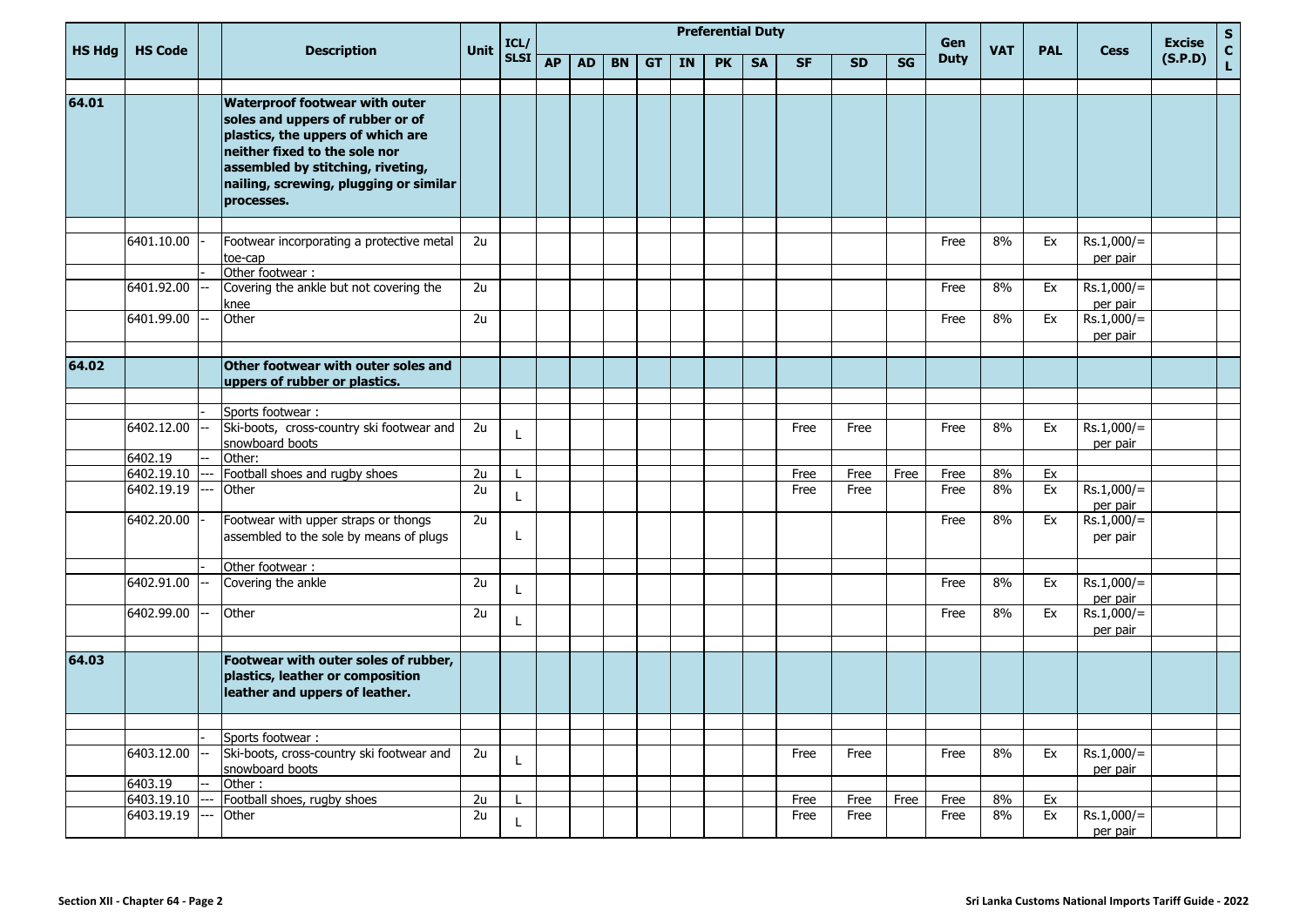| <b>HS Hdg</b> | <b>HS Code</b> |       | <b>Description</b>                                                                                                      | <b>Unit</b>     | ICL/         |           |           |           |           |    | <b>Preferential Duty</b> |           |           |           |           | Gen         | <b>VAT</b> | <b>PAL</b> | <b>Cess</b>                          | <b>Excise</b> | $\mathsf{s}$<br>$\mathbf{C}$ |
|---------------|----------------|-------|-------------------------------------------------------------------------------------------------------------------------|-----------------|--------------|-----------|-----------|-----------|-----------|----|--------------------------|-----------|-----------|-----------|-----------|-------------|------------|------------|--------------------------------------|---------------|------------------------------|
|               |                |       |                                                                                                                         |                 | <b>SLSI</b>  | <b>AP</b> | <b>AD</b> | <b>BN</b> | <b>GT</b> | IN | <b>PK</b>                | <b>SA</b> | <b>SF</b> | <b>SD</b> | <b>SG</b> | <b>Duty</b> |            |            |                                      | (S.P.D)       | $\mathbf{L}$                 |
|               | 6403.20.00     |       | Footwear with outer soles of leather, and                                                                               | 2u              |              |           |           |           |           |    |                          |           |           |           |           | Free        | 8%         | Ex         | $Rs.1,000/=$                         |               |                              |
|               |                |       | uppers which consist of leather straps                                                                                  |                 |              |           |           |           |           |    |                          |           |           |           |           |             |            |            | per pair                             |               |                              |
|               |                |       | across the instep and around the big toe                                                                                |                 | L            |           |           |           |           |    |                          |           |           |           |           |             |            |            |                                      |               |                              |
|               | 6403.40.00     |       | Other footwear, incorporating a protective                                                                              | 2u              |              |           |           |           |           |    |                          |           |           |           |           | Free        | 8%         | Ex         | $Rs.1,000/=$                         |               |                              |
|               |                |       | metal toe-cap<br>Other footwear with outer soles of leather                                                             |                 |              |           |           |           |           |    |                          |           |           |           |           |             |            |            | per pair                             |               |                              |
|               | 6403.51.00     | $- -$ | Covering the ankle                                                                                                      | 2u              | L            |           |           |           |           |    |                          |           |           |           |           | Free        | 8%         | Ex         | $Rs.1,000/=$                         |               |                              |
|               | 6403.59.00     |       | Other                                                                                                                   | 2u              | L            |           |           |           |           |    |                          |           |           |           |           | Free        | 8%         | Ex         | per pair<br>$Rs.1,000/=$<br>per pair |               |                              |
|               |                |       | Other footwear :                                                                                                        |                 |              |           |           |           |           |    |                          |           |           |           |           |             |            |            |                                      |               |                              |
|               | 6403.91.00     | --    | Covering the ankle                                                                                                      | $\overline{2u}$ | $\mathbf{I}$ |           |           |           |           |    |                          |           |           |           |           | Free        | 8%         | Ex         | $Rs.1,000/=$<br>per pair             |               |                              |
|               | 6403.99.00     |       | Other                                                                                                                   | 2u              | L            |           |           |           |           |    |                          |           |           |           |           | Free        | 8%         | Ex         | $Rs.1,000/=$<br>per pair             |               |                              |
|               |                |       |                                                                                                                         |                 |              |           |           |           |           |    |                          |           |           |           |           |             |            |            |                                      |               |                              |
| 64.04         |                |       | Footwear with outer soles of rubber,<br>plastics, leather or composition<br>leather and uppers of textile<br>materials. |                 |              |           |           |           |           |    |                          |           |           |           |           |             |            |            |                                      |               |                              |
|               |                |       |                                                                                                                         |                 |              |           |           |           |           |    |                          |           |           |           |           |             |            |            |                                      |               |                              |
|               |                |       | Footwear with outer soles of rubber or<br>plastics:                                                                     |                 |              |           |           |           |           |    |                          |           |           |           |           |             |            |            |                                      |               |                              |
|               | 6404.11.00     |       | Sports footwear; tennis shoes, basketball<br>shoes, gym shoes, training shoes and the<br>like                           | 2u              | L            |           |           |           |           |    |                          |           | Free      | Free      |           | Free        | 8%         | Ex         | $Rs.1,000/=$<br>per pair             |               |                              |
|               | 6404.19.00     |       | Other                                                                                                                   | 2u              | L            |           |           |           |           |    |                          |           |           |           |           | Free        | 8%         | Ex         | $Rs.1,000/=$<br>per pair             |               |                              |
|               | 6404.20.00     |       | Footwear with outer soles of leather or<br>composition leather                                                          | 2u              |              |           |           |           |           |    |                          |           |           |           |           | Free        | 8%         | Ex         | $Rs.1,000/=$<br>per pair             |               |                              |
|               |                |       |                                                                                                                         |                 |              |           |           |           |           |    |                          |           |           |           |           |             |            |            |                                      |               |                              |
| 64.05         |                |       | Other footwear.                                                                                                         |                 |              |           |           |           |           |    |                          |           |           |           |           |             |            |            |                                      |               |                              |
|               | 6405.10.00     |       | With uppers of leather or composition<br>leather                                                                        | 2u              |              |           |           |           |           |    |                          |           |           |           |           | Free        | 8%         | Ex         | $Rs.1,000/=$<br>per pair             |               |                              |
|               | 6405.20.00     |       | With uppers of textile materials                                                                                        | 2u              |              |           |           |           |           |    |                          |           |           |           |           | Free        | 8%         | Ex         | $Rs.1,000/=$<br>per pair             |               |                              |
|               | 6405.90.00     |       | Other                                                                                                                   | 2u              | L            |           |           |           |           |    |                          |           |           |           |           | Free        | 8%         | Ex         | $Rs.1,000/=$<br>per pair             |               |                              |
|               |                |       |                                                                                                                         |                 |              |           |           |           |           |    |                          |           |           |           |           |             |            |            |                                      |               |                              |